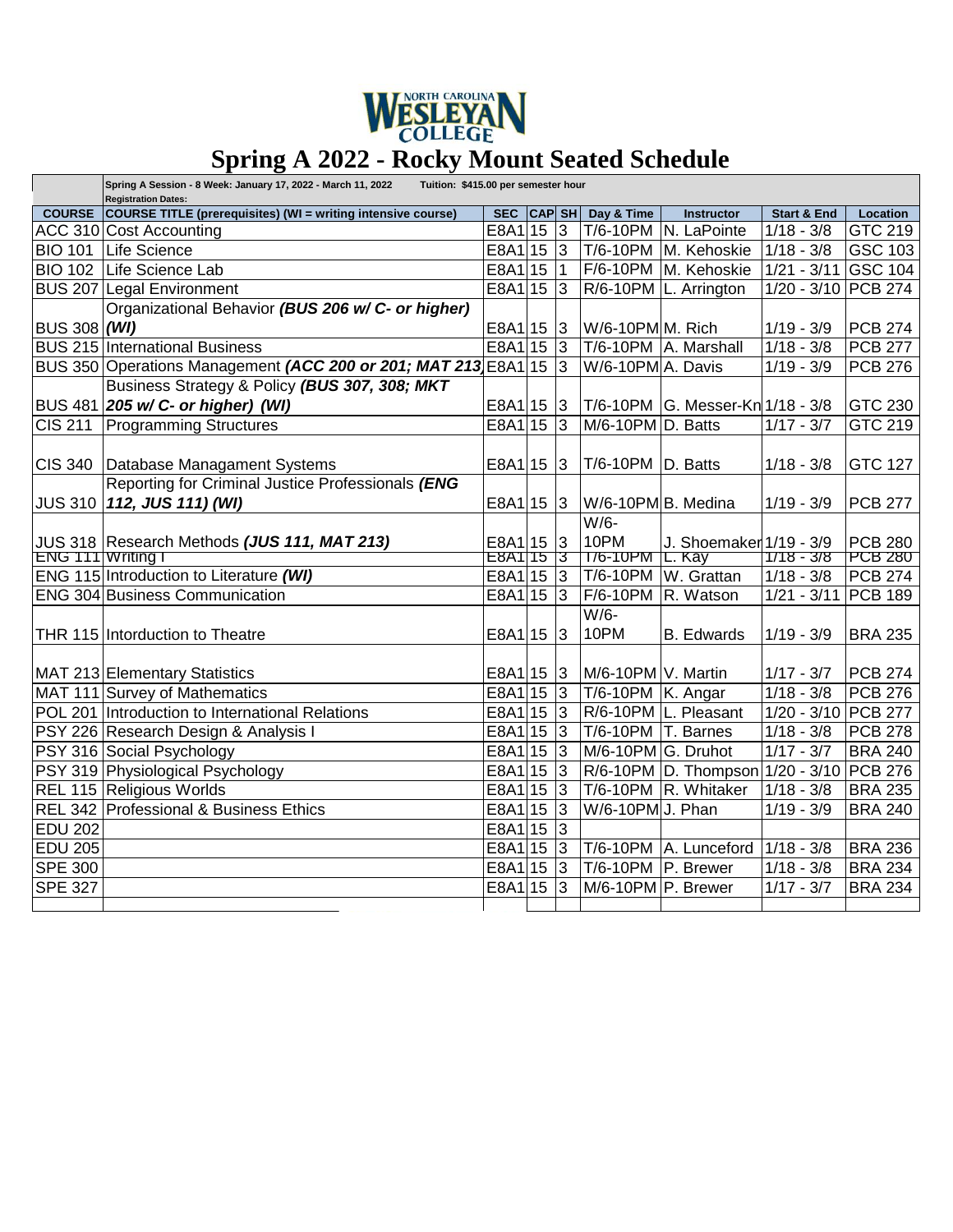

## **Spring B 2022 - Rocky Mount Seated Schedule**

|                    | Spring B Session - 8 Week: March 14, 2022 - May 6, 2022<br>Tuition: \$415.00 per semester hour    |            |      |           |                    |                                  |                        |                |  |
|--------------------|---------------------------------------------------------------------------------------------------|------------|------|-----------|--------------------|----------------------------------|------------------------|----------------|--|
| <b>COURSE</b>      | <b>Registration Dates:</b><br><b>COURSE TITLE (prerequisites) (WI = writing intensive course)</b> | <b>SEC</b> | CAP  | <b>SH</b> | Day & Time         | Instructor                       | <b>Start &amp; End</b> | Location       |  |
|                    | ACC 201 Financial Accounting                                                                      | E8B115     |      | 3         |                    | T/6-10PM N. LaPointe             | $3/15 - 5/3$           | <b>GTC 127</b> |  |
| ACC 410 Auditing   |                                                                                                   | E8B1 15 3  |      |           |                    | R/6-10PM N. LaPointe             | $3/17 - 5/5$           | GTC 219        |  |
| <b>BIO 101</b>     | Life Science                                                                                      | E8B1 15 3  |      |           |                    | T/6-10PM M. Kehoskie             | $3/15 - 5/3$           | GSC 103        |  |
| <b>BIO 102</b>     | Life Science Lab                                                                                  | E8B1 15  1 |      |           |                    | F/6-10PM M. Kehoskie             | $3/18 - 5/6$           | GSC 104        |  |
|                    | BUS 206 Principles of Management                                                                  | E8B1 15 3  |      |           | W/6-10PMM. Rich    |                                  | $3/16 - 5/4$           | <b>PCB 274</b> |  |
|                    | <b>BUS 307 Corporate Finance</b>                                                                  | E8B11513   |      |           | R/6-10PM B. Bowser |                                  | $3/17 - 5/5$           | GTC 230        |  |
|                    | <b>BUS 314 Human Resource Management</b>                                                          | E8B1 15 3  |      |           | T/6-10PM G. Green  |                                  | $3/15 - 5/3$           | <b>PCB 277</b> |  |
|                    | <b>BUS 319 Management Information Systems</b>                                                     | E8B1 15 3  |      |           | T/6-10PM           | D. Batts                         | $3/15 - 5/3$           | GTC 230        |  |
|                    | <b>BUS 482 Business Administration Capstone</b>                                                   | E8B1 15 3  |      |           |                    | T/6-10PM G. Messer-Kn 3/15 - 5/3 |                        | GTC 219        |  |
|                    | CIS 210 Computer Hardware                                                                         | E8B1 15 3  |      |           | M/6-10PM D. Batts  |                                  | $3/14 - 5/2$           | <b>PCB 189</b> |  |
|                    | JUS 293 Criminal Law                                                                              | E8B1 15 3  |      |           |                    | M/6-10PM Q. Sumner               | $3/14 - 5/2$           | <b>PCB 277</b> |  |
|                    | ECO 215 Economics for Business                                                                    | E8B1 15 3  |      |           | W/6-10PMA. Davis   |                                  | $3/16 - 5/4$           | <b>PCB 276</b> |  |
| ENG 112 Writing II |                                                                                                   | E8B1 15 3  |      |           | T/6-10PM L. Kay    |                                  | $3/15 - 5/3$           | <b>PCB 189</b> |  |
|                    | <b>ENG 115 Introduction to Literature</b>                                                         | E8B1 15 3  |      |           | R/6-10PM R. Watson |                                  | $3/17 - 5/5$           | <b>PCB 189</b> |  |
|                    | <b>ENG 304 Business Communication</b>                                                             | E8B1 15 3  |      |           | F/6-10PM R. Watson |                                  | $3/18 - 5/6$           | <b>PCB 189</b> |  |
|                    | MAT 213 Elementary Statistics                                                                     | E8B1 15 3  |      |           | M/6-10PM V. Martin |                                  | $3/14 - 5/2$           | <b>PCB 274</b> |  |
|                    | MAT 302 Teaching Mathematics in Elementary School                                                 | E8B1 15 3  |      |           | M/6-10PM P. Holley |                                  | $3/14 - 5/2$           | <b>BRA 235</b> |  |
|                    | MKT 205 Principles of Marketing                                                                   | E8B1 10 3  |      |           |                    | M/6-10PM B. Whitaker             | $3/14 - 5/2$           | GTC 230        |  |
|                    | POL 313 Comparative Politics                                                                      | E8B1 15 3  |      |           |                    | R/6-10PM L. Pleasant             | $3/17 - 5/5$           | <b>BRA 240</b> |  |
|                    | PSY 227 Research Design & Analysis II                                                             | E8B1 15 3  |      |           | T/6-10PM T. Barnes |                                  | $3/15 - 5/3$           | <b>PCB 276</b> |  |
|                    | PSY 317 Physiological Psychology                                                                  | E8B1 15 3  |      |           | M/6-10PM G. Druhot |                                  | $3/14 - 5/2$           | <b>BRA 240</b> |  |
|                    | PSY 410 Senior Seminar in Psychology                                                              | E8B1 15 3  |      |           | R/6-10PM J. Quinan |                                  | $3/17 - 5/5$           | <b>PCB 274</b> |  |
|                    | REL 101   Introduction to Religion                                                                | E8B1 15 3  |      |           | W/6-10PMJ. Phan    |                                  | $3/16 - 5/4$           | <b>BRA 240</b> |  |
|                    | REL 220 Religions of the East                                                                     | E8B1 15 3  |      |           | T/6-10PM           | B. Drum                          | $3/15 - 5/3$           | <b>BRA 240</b> |  |
| <b>EDU 208</b>     |                                                                                                   | E8B1 15 3  |      |           |                    | T/6-10PM K. Spragley             | $3/15 - 5/3$           | <b>BRA 240</b> |  |
| <b>EDU 210</b>     |                                                                                                   | E8B1 15 3  |      |           |                    | T/6-10PM   B. Hargrove           | $3/15 - 5/3$           | <b>BRA 236</b> |  |
| <b>EDU 344</b>     |                                                                                                   | E8B1 15 3  |      |           | R/6-10PM S. Harvey |                                  | $3/17 - 5/5$           | <b>BRA 236</b> |  |
| <b>SPE 328</b>     |                                                                                                   | E8B1 15 3  |      |           | M/6-10PM P. Brewer |                                  | $3/14 - 5/2$           | <b>BRA 234</b> |  |
| <b>SPE 427</b>     |                                                                                                   | E8B1       | 15 3 |           | T/6-10PM           | P. Brewer                        | $3/15 - 5/3$           | <b>BRA 234</b> |  |
|                    |                                                                                                   |            |      |           |                    |                                  |                        |                |  |



## **MESLEYAN**<br>
Summer I 2022 - Rocky Mount Seated Schedule

|                | Summer I Session - 8 Week May 9, 2022 - July 1, 2022<br>Tuition: \$415.00 per semester hour |            |            |           |                    |                                           |                        |                |  |
|----------------|---------------------------------------------------------------------------------------------|------------|------------|-----------|--------------------|-------------------------------------------|------------------------|----------------|--|
|                | <b>Registration Dates:</b>                                                                  |            |            |           |                    |                                           |                        |                |  |
| <b>COURSE</b>  | COURSE TITLE (prerequisites) (WI = writing intensive course)                                | <b>SEC</b> | <b>CAP</b> | <b>SH</b> | Day & Time         | <b>Instructor</b>                         | <b>Start &amp; End</b> | Location       |  |
|                | ACC 315 Interediate Accounting I                                                            | E8A1 15 3  |            |           | T/6-10PM           | <b>N. LaPointe</b>                        | 5/10 - 6/28 GTC 127    |                |  |
|                | ACC 200 Fundamental Accounting                                                              | E8A1 15 3  |            |           |                    | R/6-10PM N. LaPointe                      | 5/12 - 6/30 GTC 127    |                |  |
| <b>BIO 101</b> | Life Science                                                                                | E8A1 15 3  |            |           |                    | T/6-10PM M. Kehoskie                      | 5/10 - 6/28 GSC 103    |                |  |
| <b>BIO 102</b> | Life Science Lab                                                                            | E8A1 15 1  |            |           |                    | F/6-10PM M. Kehoskie                      | $5/13 - 7/1$           | <b>GSC 104</b> |  |
|                | <b>BUS 308 Organizational Behavior</b>                                                      | E8A1 15 3  |            |           | W/6-10PMM. Rich    |                                           | 5/11 - 6/29 PCB 274    |                |  |
|                | <b>BUS 307 Corporate Finance</b>                                                            | E8A1 15 3  |            |           |                    |                                           |                        |                |  |
|                | <b>BUS 481 Business Strategy &amp; Policy</b>                                               | E8A1 15 3  |            |           |                    | R/6-10PM G. Messer-Kn 5/12 - 6/30 GTC 230 |                        |                |  |
| <b>CIS 310</b> | Computer Software                                                                           | E8A1 15 3  |            |           |                    | S. Holland                                |                        | GTC 219        |  |
|                | JUS 310 Reporting for Criminal Justice Professionals                                        | E8A1 15    |            | -13       | W/6-10PM B. Medina |                                           | 5/11 - 6/29 PCB 277    |                |  |
|                | <b>JUS 318 Research Methods</b>                                                             | E8A1 15 3  |            |           |                    | J. Shoemaker                              |                        | <b>PCB</b>     |  |
|                | ECO 215 Economics for Business                                                              | E8A1 15 3  |            |           |                    | A. Davis                                  |                        |                |  |